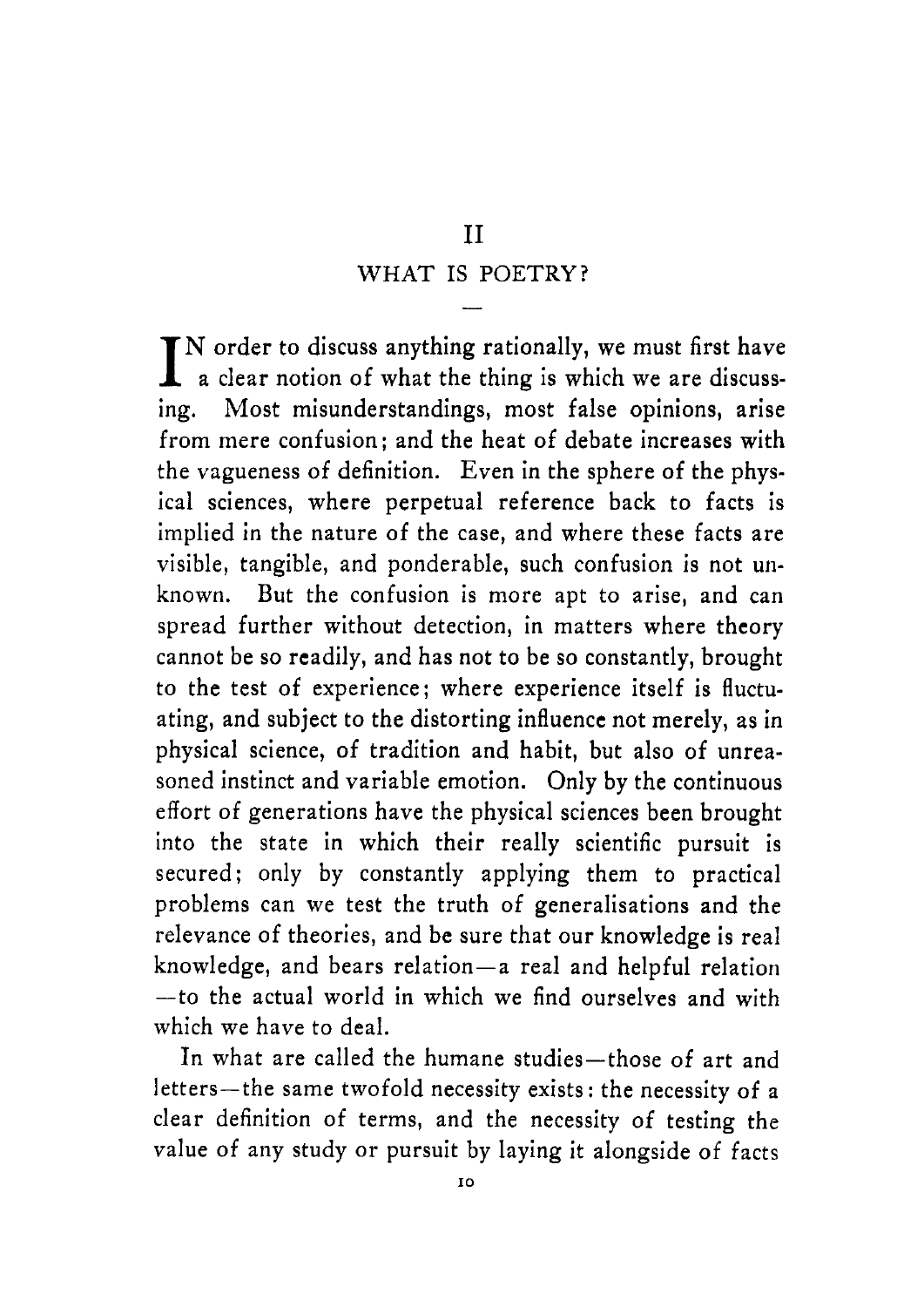and seeing what relation it bears to the claims of life. Before considering, as it is my main object to do, the function and task of poetry in the actual modern world, whether as **a**  subject **of** study, an art in practice, or (more largely) an element in civilisation, it will be proper, and indeed necessary, to clear the ground by saying what poetry is.

In this as in so many other matters the instinctive tendency in many minds is to give to the question, 'What is poetry?' the answer, 'I know, so long as you do not ask me.' And it is no doubt true that most people have some vague and general conception of what is meant by the word 'poetry' floating in their minds. But their conception is so vague and indeterminate as to be of little use. That poetry is a kind of language, differing in its nature alike from the ordinary language of our daily intercourse and from the language used in **books** of science or philosophy or history, of treatises on politics or economics or religion, of memoirs or essays or narratives, would be generally admitted; but when we go beyond this and ask what is its specific nature, many would be unable to say more than that it is language arranged in lines of a certain arbitrary length, with the words so artificially ordered as to produce an agreeable effect upon the ear, and to excite a certain pleasure, comparable to that produced by music, in the senses of the reader. Beyond that, they would have to fall back on instances: poetry, they would say, is, in ancient literature. Homer and Virgil; in our common English inheritance, Chaucer, Spenser, Milton; in more modern times, Wordsworth, Keats, Tennyson, Browning on one side of the Atlantic, Bryant, Longfellow, Whittier, and a thousand other writers who have succeeded to them, in our own Republic.

But what are we to think of these and other poets, not merely as men, not merely as writers, but as poets? What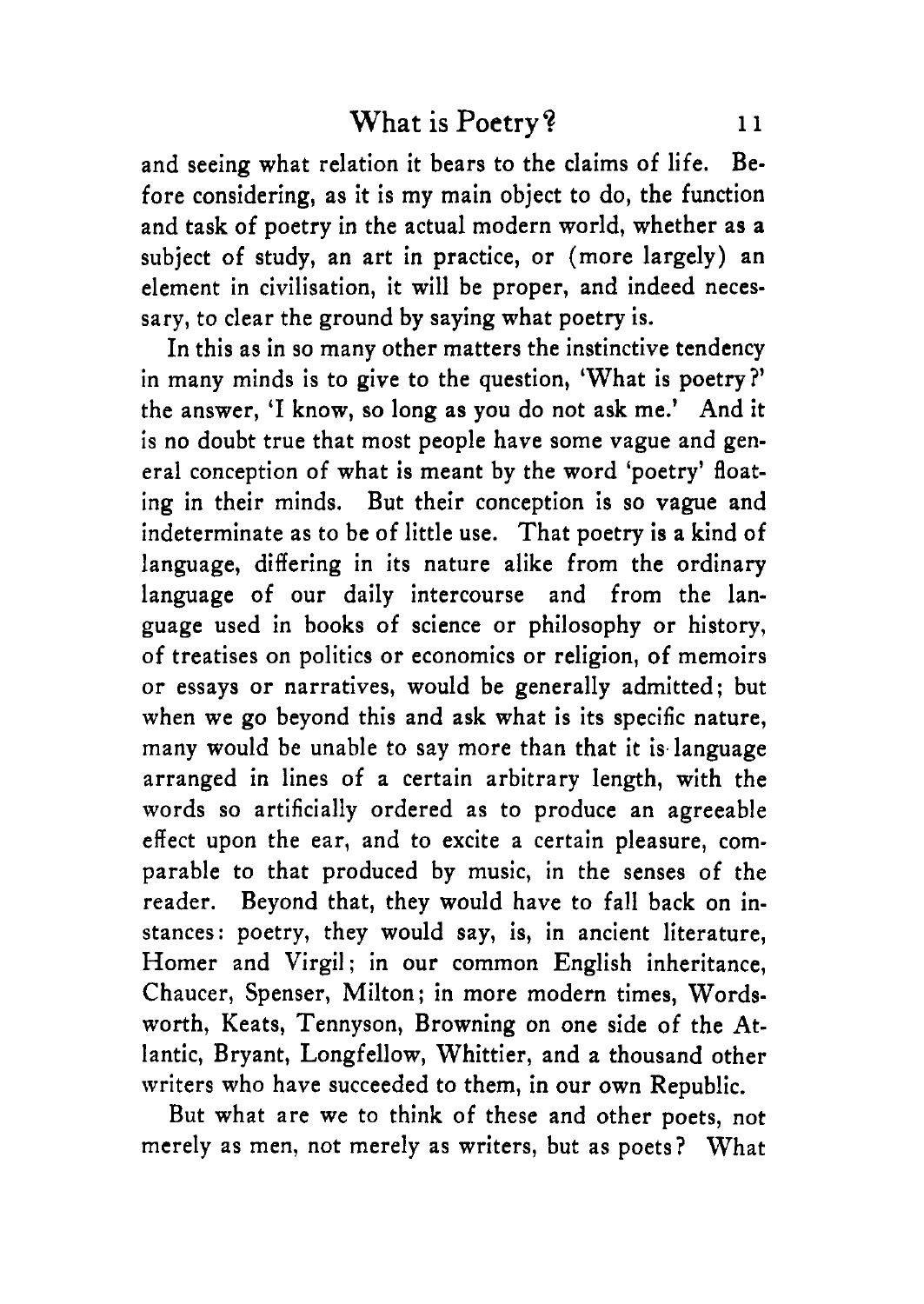is that thing called 'poetry' which they all produced, and what are we to think of it, as an art, as a way of occupying life and affecting the lives of others, as a subject to be studied or a craft to be exercised? When we come to this point we are faced at once with the confusion which arises from the absence of a clear notion of what is meant by poetry, and from the consequent absence of any firm common ground when we try to state and to appraise its function, its value, its relation to the task, the duty, the privilege of actual men and women here in the twentieth century. This confusion affects the eulogists and the detractors of poetry alike. Many wild words are spoken on both sides. It is needless to enlarge on this notorious fact. On the one side are the devotees of poetry, who regard it as something too lofty and sacred for definition, as something that stands outside of and apart from common people and their pursuits. On the other, in much larger numbers, are those who think of it as a rather trifling amusement, suitable for people who have nothing better to do; or even as something vicious and demoralising, something that weakens the mind, destroys industry and accuracy, cultivates fancy and sentiment at the expense of intelligence, and is a stumbling-block in the way of the pursuit of truth. To them poetry is like alcoholic liquor, a dangerous servant and a destructive master. 'One of the Fathers,' says Bacon in his 'Essay of Truth,' 'called Poesy vinum *damonum* (devils' wine), because it filleth the imagination with the shadow of a lie.' The churches, and religious people generally, have always, if they did not go as far as St. Augustine, at all events regarded poetry with suspicion, and not been comfortable about it. And here they are, for once, in agreement with the rough common-sense of business men who care for religion as little as they care for poetry. It is easy to laugh at the mathematician who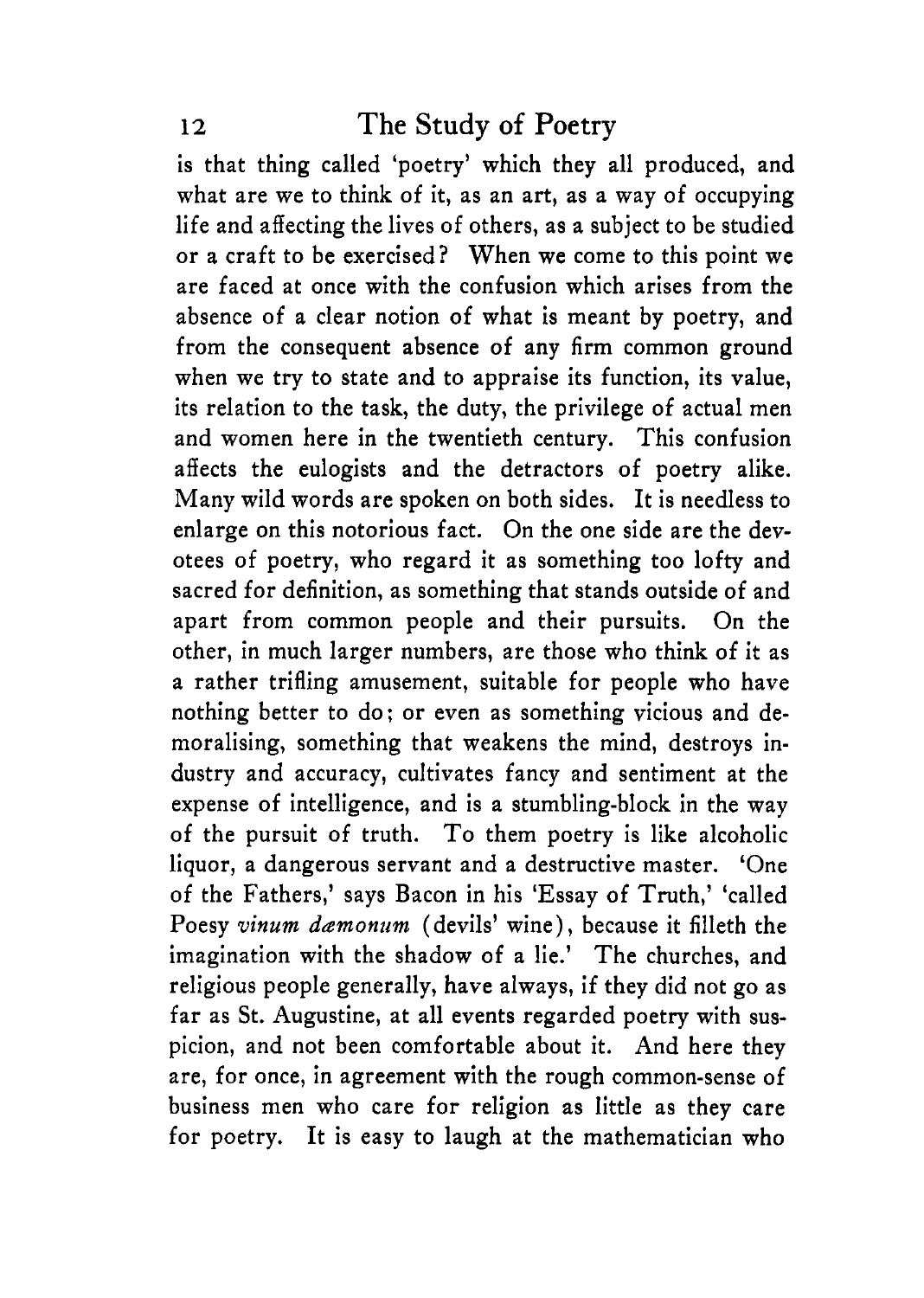asked of Milton's 'Paradise Lost,' 'What does it prove?' But it is not so easy to ignore the man in the street who asks of poetry, not 'What does it prove?' but 'What sense is there in it ?' It is not so easy to confute, before a careless public, the discontented man of letters who turns against his own art, and says of poetry, in the words of a contemporary of Shakespeare, that it is a thing 'whereof there is no use in a man's whole life but to describe discontented thoughts and youthful desire.' To such minds poetry is either a childish folly or a deliberate misapplication of human powers.

Against such an attitude we may set the many splendid tributes in which, while pretending to give a definition of poetry, the poets themselves have claimed for it qualities so marvellous, a value so great, that nothing else in life is so precious. Wordsworth calls poetry 'the breath and finer spirit of all knowledge.' Shelley calls it 'the record of the best and happiest moments of the happiest and best minds.' Matthew Arnold says that it is not only 'the most perfect speech of man,' but also 'that in which he comes nearest to the truth.' When poets commend poetry, their testimony may be taken by the outer world with some of the suspicion which attaches to people who cry up their own wares. Yet even after making all due allowance for this, the two attitudes of mind towards poetry are clearly inconsistent with each other. We may admit that there is truth in both, as there is truth somewhere at the basis of any widely and sincerely held opinion on matters which affect life. But if both are true, they are clearly not both true of the same thing and in the same sense. **In** order to reconcile them in any wider and more comprehensive truth, we must try to avoid on the one hand the glitter of rhetoric and sentiment, the 'luminous mist' (in Coleridge's fine phrase) which imaginative artists are apt to wrap round their own art, and on the other hand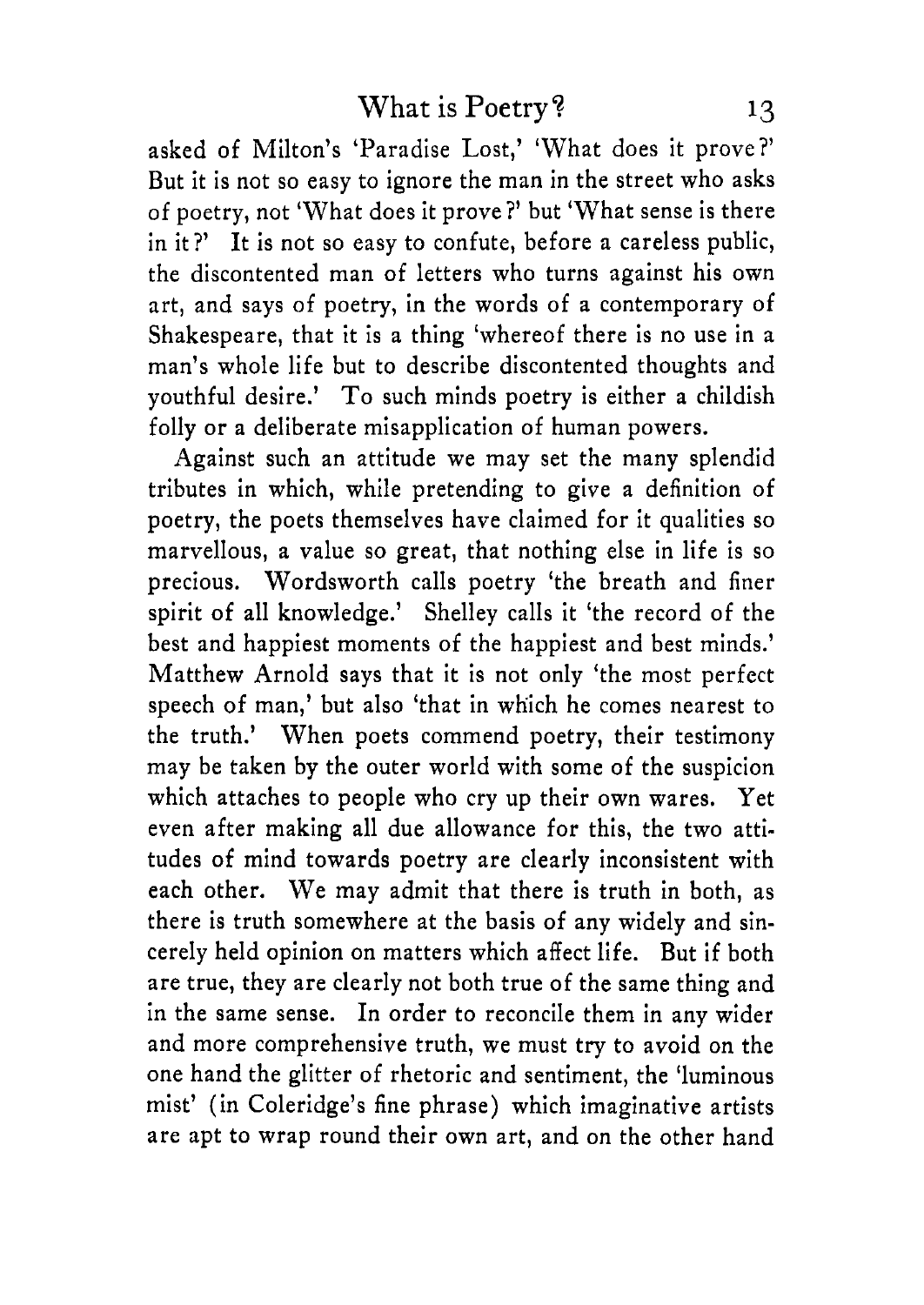the impatience of the practical and unimaginative man with anything that falls beyond the scope of his own daily experience, that uses terms with which he is not familiar and aims at objects which he has not learned to appreciate. And the best way towards arriving at common ground is to define our terms as clearly and simply as possible.

With this object, let us now proceed, not to praise or blame poetry (both are easy, and both are useless), but to explain what poetry is. I will first state the technical definition of poetry; from it, and keeping it in view, we shall be able to frame a substantial or vital definition of it, to define it not merely as a technical term, but as an organic process or function. Like all other arts, poetry has both sides. Like music, painting, or architecture, it is a thing subject to laws which can be taught and learned, historically studied and practically applied. Like them, it is also not merely an art, but a fine art; that is to say, it is a form of creative human activity, bearing an intimate relation with the energies of human nature, and with the outlook of man upon the material and spiritual world.

Poetry is, formally and technically, patterned language. This is its bare and irreducible definition. Its specific quality, its *diferentia* from other kinds of artistry exercised on the material of language, is that it works language into patterns and uses it not only for its common and universal purpose of expressing meaning,—not only for its heightened or artistic purpose of expressing meaning in such a way as to express it beautifully and thus satisfy the artistic sense. $$ but also, and expressly, so as to bring it within the scope, and make it subject to the laws, of that kind of decorative designing which we call pattern.

Some brief further explanation may here be added to make the point quite clear. When we are defining poetry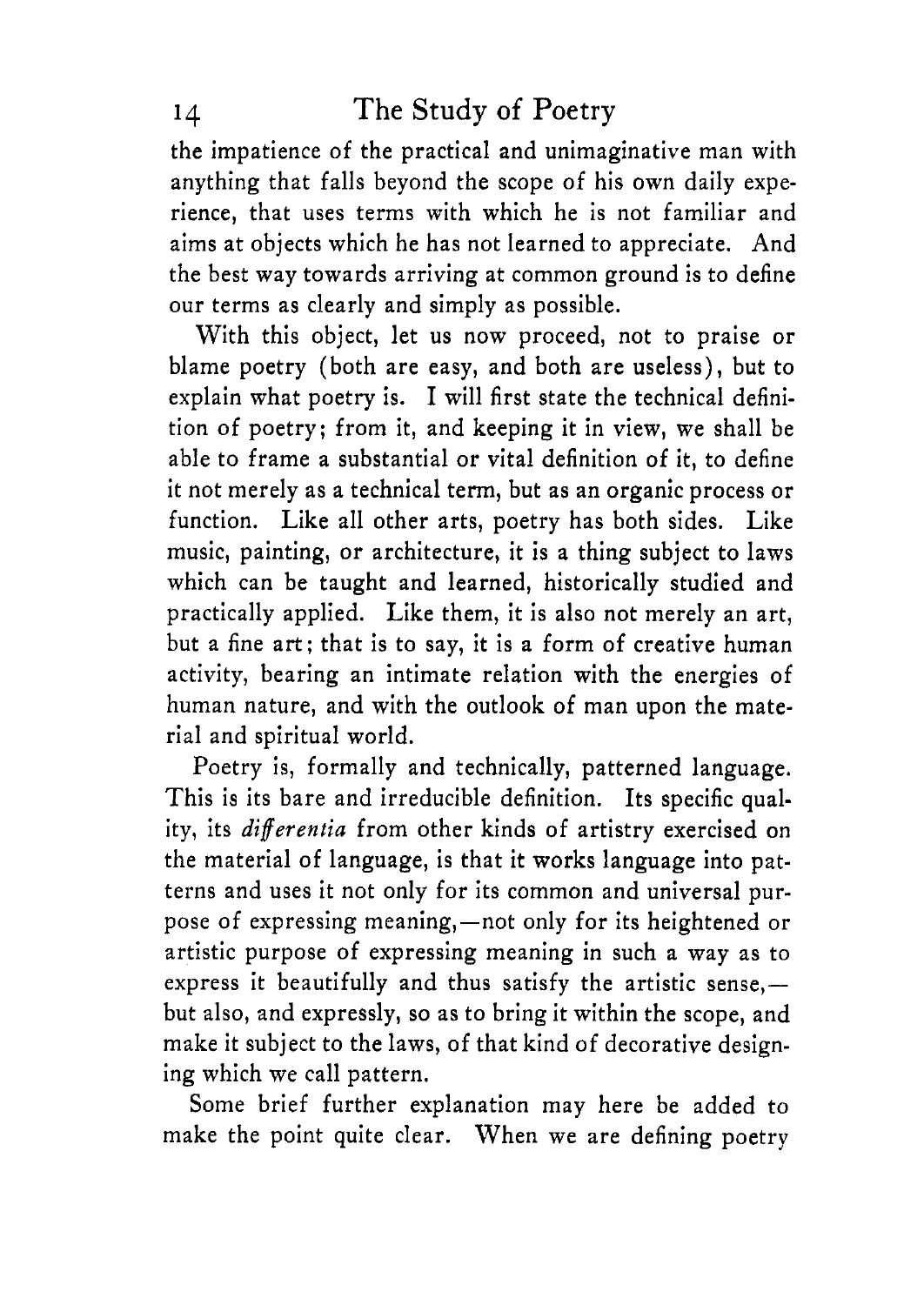and separating it formally from other kinds of spoken or written language, it is not enough to say that it is language which possesses design and has decorative value. All beautiful, dignified, and elevated language has that. The quality peculiar to poetry is something different. We may call it, as we choose, a decorative or a structural quality: for what lies at the root of all true art is, that in it structure and decoration are inseparable; each implies the other, and each exists, in any artistic sense, only by virtue of its essential relation to the other. Structure in the abstract, apart from the decorative quality through which it manifests itself to the senses and affects the imagination and the emotions, is matter of science, not of art. Decoration in the abstract, apart from the material in which it is wrought and its relation to the structure which it decorates, is meaningless. The synthesis of the two constitutes beauty; their vital union is the aim of art. Now the specific quality of poetry as distinguished from other kinds of literature is that in construction and decoration (its construction being decorative, and its decoration constructive) it follows the laws of pattern. The essence of pattern, as is well known to all pattern-designers, consists in its having what they term a repeat. Pattern is built up out of, or grows out of, a repeated unit; and the art and skill of the pattern-designer are shewn by his success not merely in making the repeat mechanical, but in so handling it that the whole field over which it extends has a beauty and a unity of its own, rising out of and yet distinct from the quality of the repeated unit. **A** row of equal dots is a pattern in its crudest and simplest form; these dots may be grouped, and the group repeated: these repeated groups may be themselves regrouped into a larger design, and that repeated; and so on. Not only so, but when the pattern is to be executed by hand and not by a machine, it may be treated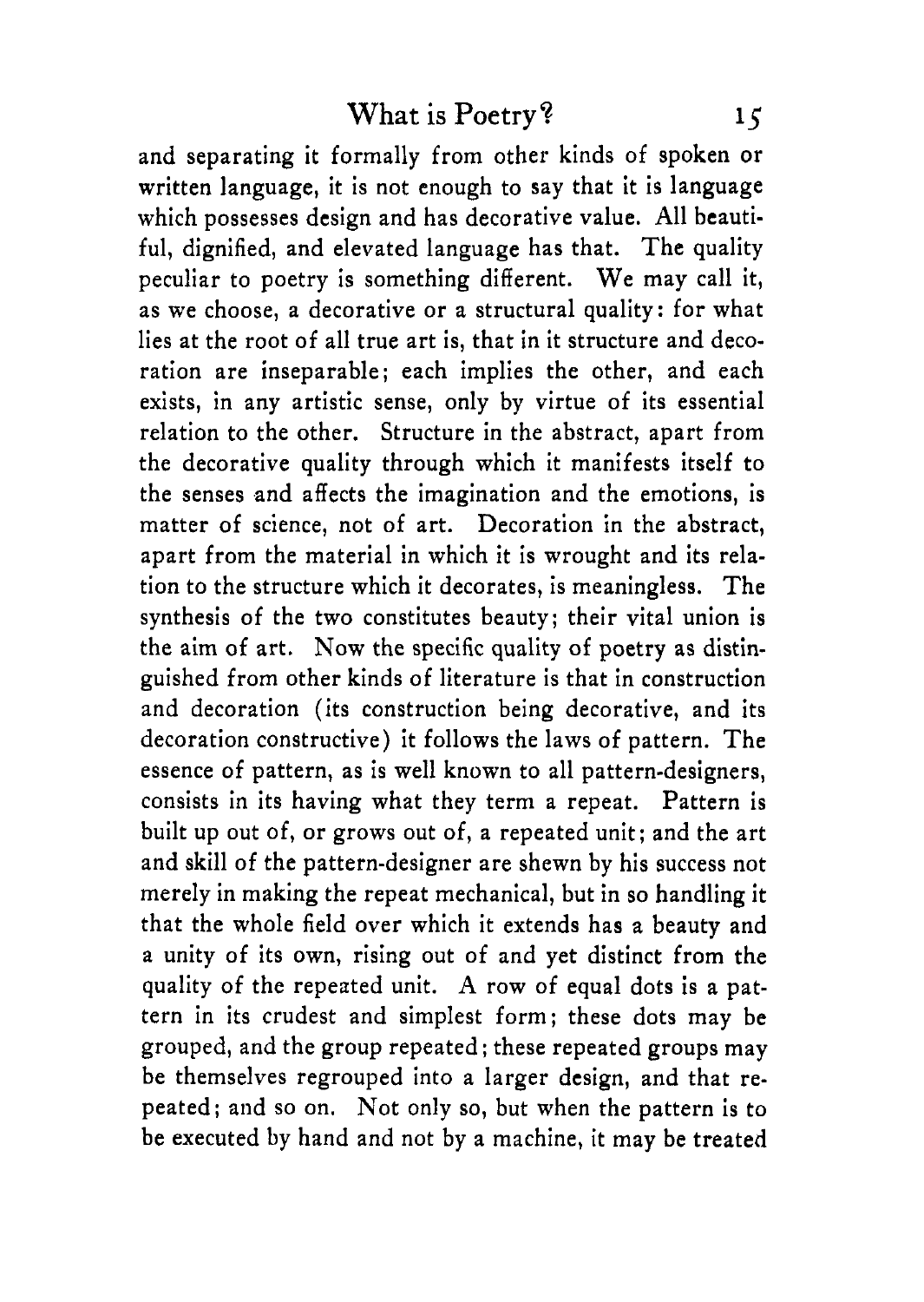## 16 The Study of Poetry

flexibly and varied subtly; it may depart from exact repetition without ceasing to be a pattern so long as the repeat, or its main elements, continue to be felt. All really excellent patterns, patterns which are works of art, have something of this flexibility. It may extend so far that the repeat has to be sought for, is visible only to the trained eye, and affects other eyes with a pleasure which they feel but cannot analyse and do not fully understand.

This is well understood as regards the arts of painting and music. It is less well understood as regards the art of poetry; but it is true of poetry equally with the other arts of pattern. Poetry, according to a definition which in all probability comes to us from no less an authority than Milton, is the kind of language which 'consists of rhythm in verses.' Prose also has rhythm, and its rhythm may be of great and intricate beauty, but it is not 'in verses'; its rhythm is not subject to the law of repeat. It is indeed the essence of prose that it has not a repeat; so much so that when it slips into a repeat it becomes bad prose, and affects us disagreeably. This is what its name means: 'prose'-the Latin *prosa* oratio-means language which moves straight forward without a repeat in its rhythm. Similarly, 'verse' (also a Latin word) simply means repeat.

The distinction then between prose and verse is fundamental. It is not quite the same as the distinction between prose and poetry; for while no prose is poetry (except in a very loose and figurative way of speaking, unhappily not seldom used), all verse is not poetry. All patterned language is verse, but to make it poetry the pattern must be skilfully designed and governed by the sense of beauty. Or, if we like, we may say that poetry and verse are the same, only then we must include bad poetry as well as good. It is simpler to say that bad poetry is not poetry at all. Milton again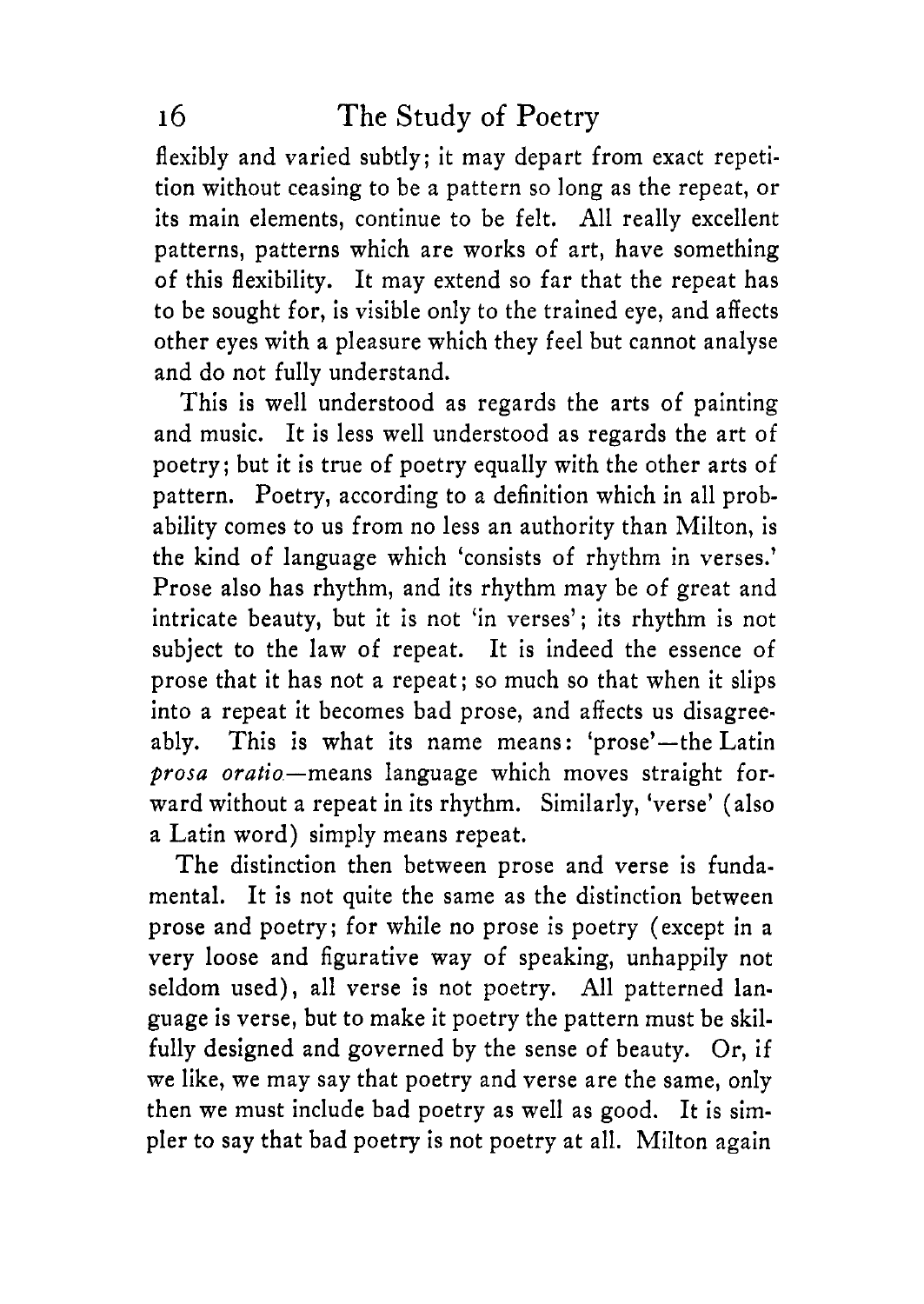here supplies us with an illuminating phrase. In the 'Paradise Lost' he speaks of 'prose or numerous verse.' Verse which is 'numerous,' in which the repeated unit and the way in which the repeat is managed are alike beautiful, is poetry.

The scope of pattern, in language as in all the other materials upon which human craftsmanship is exercised, is very wide. Its development varies from country to country, from age to age, from one school of artists to another; and even the same artist may use it very variously at different times and for different purposes. It suffers alternations of growth and decay: a period of healthy growth is succeeded by one of stagnation and disintegration, out of which again in time fresh growth arises. The condition of decorative art in any nation is, at any time, an index to the state of its civilisation; for art is a function of, or an element in, the whole process of national life. Art in a sense exists for its own sake; but in a more important sense it exists for the sake of the human life in which it is a factor. Just as, amid great varieties and fluctuations of movement, there are traceable certain broad lines of national development, so it is with the decorative arts of a nation, and with poetry among these: there are certain normal or dominant types of pattern; on these each artist varies according to his own imagination and skill; and from the normal and central type extend outwards in all directions other types, continually in process of invention, cultivation, and change. Some of them are experiments which come to nothing; others strike root and become important enough to affect or alter the normal type of pattern. Thus the art of poetry is always renewing itself through fresh invention under the stimulus of individual genius, and always rebalancing itself through a slow but final current of judgment as to the success or failure of the new type. Instances may be found anywhere by even a cursory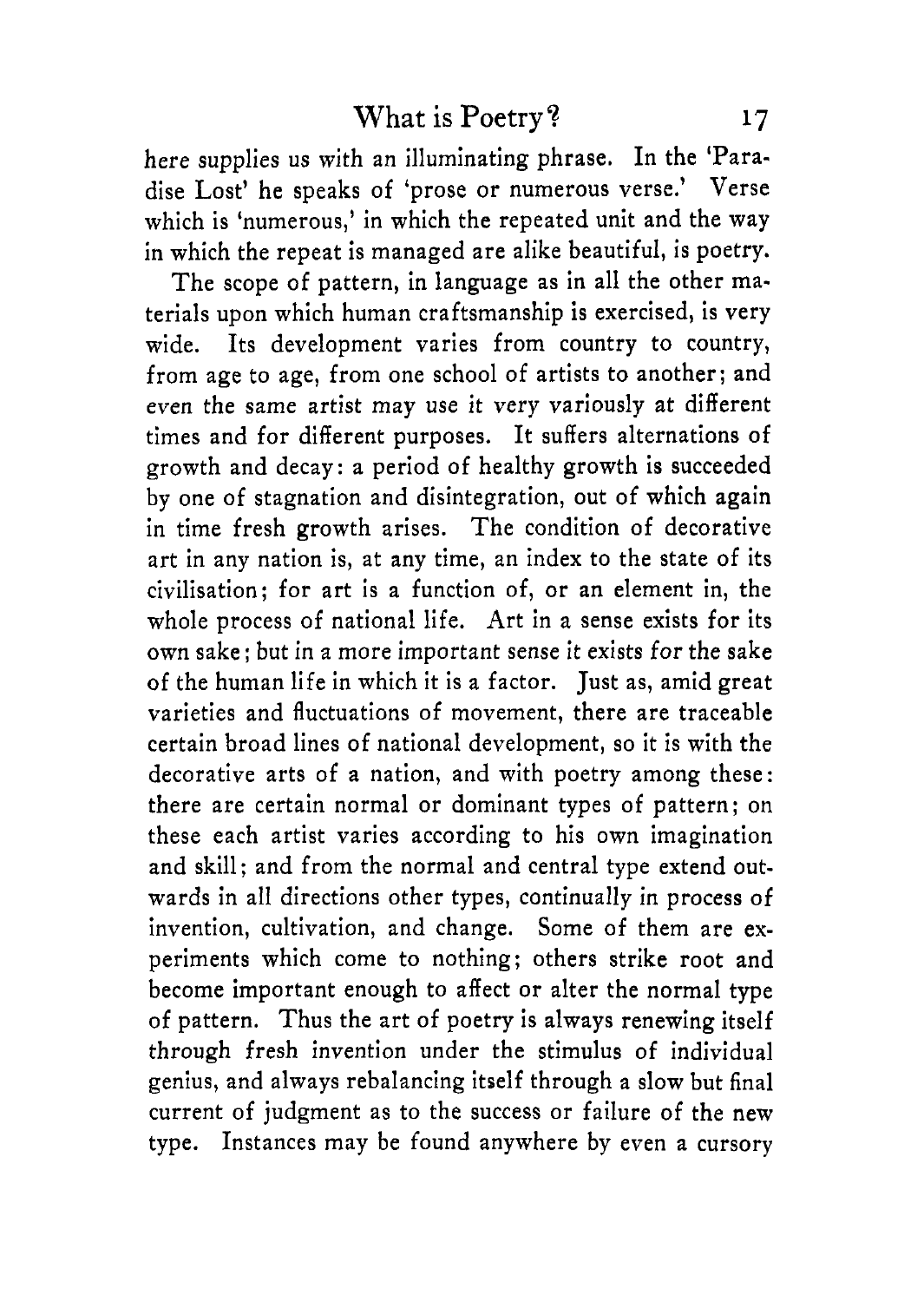glance over contemporary poetry. But we shall be on clearer ground if we put aside living authors and look to the work of an earlier generation, which has already taken its place and can be looked at as a whole and from a distance. Among American poets of the last century we shall find the normal patterns of language, for instance, in the work of Longfellow, perhaps still the greatest, as he is the sweetestvoiced and sanest-minded, of them all. Notable divergences from normal pattern may be seen on the one hand in the lyrics of Poe, with whom curiousness of pattern was almost an obsession; on the other hand, in the singular and hitherto unique work of Walt Whitman, in which the reaction against formalism of pattern went so far that it has been questioned whether any pattern, in the strict sense, is left at all: or in other words, whether the contents of 'Leaves of Grass' are, or are not, poetry.

Poetry, then, according to its formal and technical definition, is patterned language, the material of words wrought by art into patterns; and it gives the pleasure, partly sensuous and partly intellectual, which all pattern gives through, and in proportion to, its decorative fitness and beauty. If we regard it not on its technical side, but in its substance and meaning, it has a corresponding definition: it is the art or process which makes patterns out of the subject-matter of language. That subject-matter is life.

As soon as we have grasped this truth firmly we shall understand the things which the poets have said about poetry. Life, as it presents itself to us as we pass through it, has no pattern, or at least none (except to some people of very simple and fervid religious belief) that is certain and intelligible. It is multiplex and bewildering; its laws are confused; it does not satisfy our hopes or our aspirations: sometimes it seems purposeless, often it seems, as Hamlet